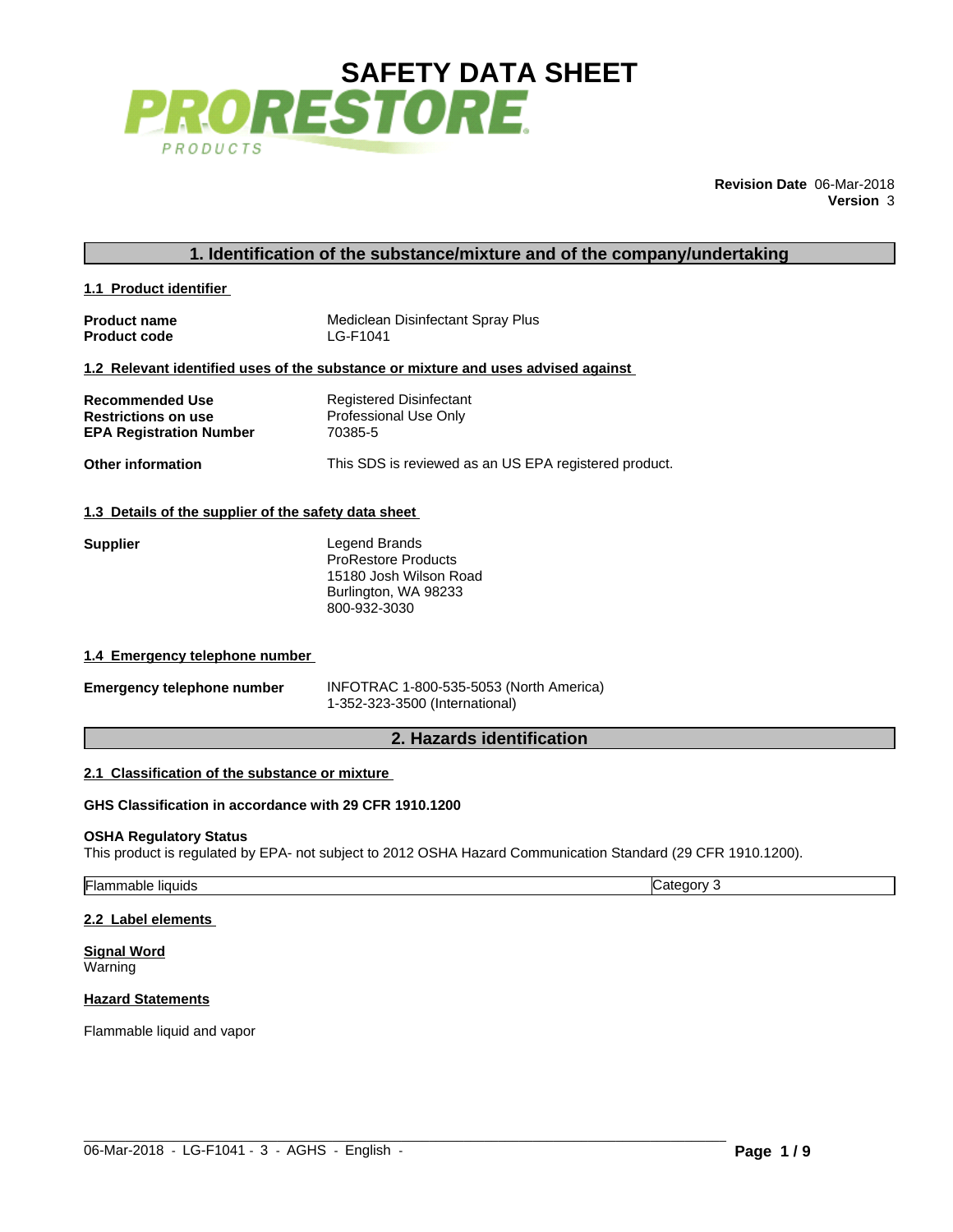

**Precautionary Statements - Prevention** Keep away from heat/sparks/open flames/hot surfaces. - No smoking Keep container tightly closed Ground/Bond container and receiving equipment Use explosion-proof electrical/ventilating/lighting/equipment Use only non-sparking tools Take precautionary measures against static discharge Wear protective gloves/clothing and eye/face protection

# **Precautionary Statements - Response**

IF ON SKIN (or hair): Take off immediately all contaminated clothing. Rinse skin with water/ shower In case of fire: Use CO2, dry chemical, or foam to extinguish

# **Precautionary Statements - Storage**

Store in a well-ventilated place. Keep cool

## **Precautionary Statements - Disposal**

Dispose of contents/container to an approved waste disposal plant

## **2.3. Other Hazards Hazards not otherwise classified (HNOC)**  Not Applicable

# **2.4 Other information**

**Unknown Acute Toxicity** < 1% of the mixture consists of ingredient(s) of unknown toxicity **3. Composition/Information on Ingredients**<br> **3. Composition/Information on Ingredients** 

### **Substance Mixture**

| Name<br>$\cdot$ and $\cdot$ $\cdot$         | . C. NI<br>. RIJ<br><br>טיי         | Wain.                         |
|---------------------------------------------|-------------------------------------|-------------------------------|
| alcoho<br>Isonronvi<br>ישטי<br>.            | $\sim$<br>~~<br>∼-<br>ື             |                               |
| (concentration)<br>I he exact<br>nercentage | t comnosition<br>has<br>. heen<br>. | ) withheld as a trade secret. |

| Not Applicable                    |                                                                                                                                                                                     |                                                                                         |
|-----------------------------------|-------------------------------------------------------------------------------------------------------------------------------------------------------------------------------------|-----------------------------------------------------------------------------------------|
| <b>Unknown Acute Toxicity</b>     | < 1% of the mixture consists of ingredient(s) of unknown toxicity                                                                                                                   |                                                                                         |
|                                   | 3. Composition/Information on Ingredients                                                                                                                                           |                                                                                         |
| <b>Substance</b><br>Mixture       |                                                                                                                                                                                     |                                                                                         |
| <b>Chemical Name</b>              | <b>CAS No.</b>                                                                                                                                                                      | Weight-%                                                                                |
| Isopropyl alcohol                 | 67-63-0                                                                                                                                                                             | $5 - 10$                                                                                |
|                                   | The exact percentage (concentration) of composition has been withheld as a trade secret.                                                                                            |                                                                                         |
|                                   | 4. First aid measures                                                                                                                                                               |                                                                                         |
| Description of first-aid measures |                                                                                                                                                                                     |                                                                                         |
| <b>General advice</b>             | Show this safety data sheet to the doctor in attendance. When symptoms persist or in all<br>cases of doubt seek medical advice.                                                     |                                                                                         |
| Eye contact                       | Remove contact lenses, if present. Rinse immediately with plenty of water, also under the<br>eyelids, for at least 15 minutes. Call a physician if irritation develops or persists. |                                                                                         |
| <b>Skin contact</b>               | shoes. Use a mild soap if available. Call a physician if irritation develops or persists.                                                                                           | Wash off immediately with soap and plenty of water. Remove all contaminated clothes and |
| <b>Inhalation</b>                 | Move to fresh air. If not breathing, give artificial respiration. Consult a physician after                                                                                         |                                                                                         |

 $\_$  ,  $\_$  ,  $\_$  ,  $\_$  ,  $\_$  ,  $\_$  ,  $\_$  ,  $\_$  ,  $\_$  ,  $\_$  ,  $\_$  ,  $\_$  ,  $\_$  ,  $\_$  ,  $\_$  ,  $\_$  ,  $\_$  ,  $\_$  ,  $\_$  ,  $\_$  ,  $\_$  ,  $\_$  ,  $\_$  ,  $\_$  ,  $\_$  ,  $\_$  ,  $\_$  ,  $\_$  ,  $\_$  ,  $\_$  ,  $\_$  ,  $\_$  ,  $\_$  ,  $\_$  ,  $\_$  ,  $\_$  ,  $\_$  ,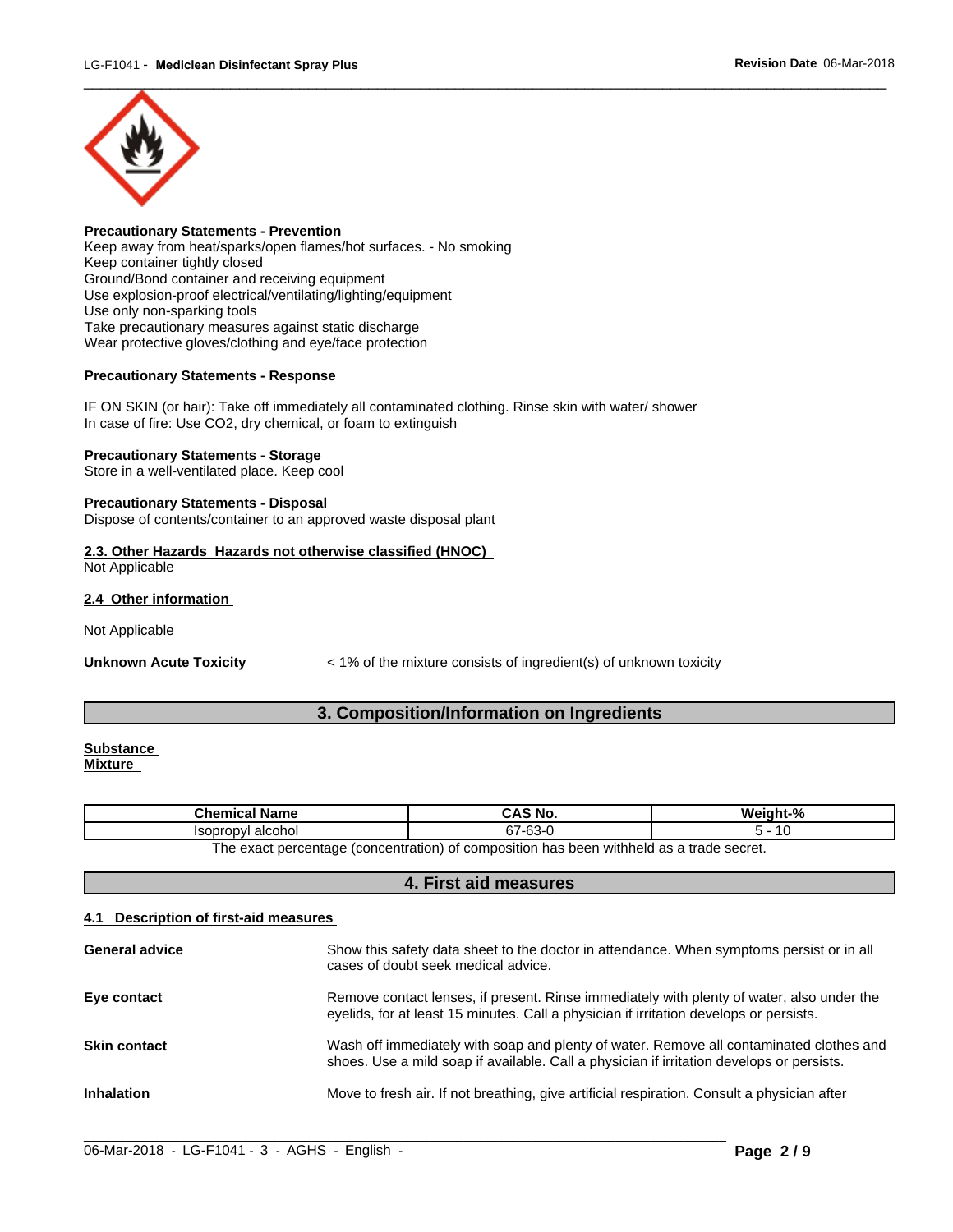| LG-F1041 - Mediclean Disinfectant Spray Plus |                                                                                | Revision Date 06-Mar-2018                                                                                                                                                        |
|----------------------------------------------|--------------------------------------------------------------------------------|----------------------------------------------------------------------------------------------------------------------------------------------------------------------------------|
|                                              | significant exposure.                                                          |                                                                                                                                                                                  |
| Ingestion                                    | Get medical attention immediately.                                             | Gently wipe or rinse the inside of the mouth with water. Give small amounts of water to<br>drink. Never give anything by mouth to an unconscious person. Do NOT induce vomiting. |
|                                              | 4.2 Most important symptoms and effects, both acute and delayed                |                                                                                                                                                                                  |
| <b>Symptoms</b>                              | See Section 2.2, Label Elements and/or Section 11, Toxicological effects.      |                                                                                                                                                                                  |
|                                              | 4.3 Indication of any immediate medical attention and special treatment needed |                                                                                                                                                                                  |
| Notes to physician                           | Treat symptomatically.                                                         |                                                                                                                                                                                  |
|                                              | 5. Fire-Fighting Measures                                                      |                                                                                                                                                                                  |
| 5.1 Extinguishing media                      |                                                                                |                                                                                                                                                                                  |
| Suitable extinguishing media                 |                                                                                |                                                                                                                                                                                  |

## **5.1 Extinguishing media**

### **Suitable extinguishing media**

Use water spray, fog, Carbon dioxide (CO 2), foam or dry chemical.

**Unsuitable Extinguishing Media** High volume water jet.

## **5.2 Special hazards arising from the substance or mixture**

### **Special Hazard**

Hazardous decomposition products formed under fire conditions. Flash back possible over considerable distance.

**Hazardous Combustion Products** No information available.

**Explosion Data Sensitivity to Mechanical Impact** None. **Sensitivity to Static Discharge** None.

# **5.3 Advice for firefighters**

As in any fire, wear self-contained breathing apparatus pressure-demand, MSHA/NIOSH (approved or equivalent) and full protective gear. **Example 15. Accord Synthetics**<br> **Example: Example: Accord Synthetics**<br> **6. Accidental Release Measures<br>
<b>6. Accidental Release Measures**<br> **6. Accidental Release Measures**<br> **all sources of ignition. Ensure adequate ventila** 

### **6.1 Personal precautions, protective equipment and emergency procedures**

Use personal protective equipment. Remove all sources of ignition. Ensure adequate ventilation, especially in confined areas. Avoid contact with skin, eyes and clothing. Do not breathe vapors or spray mist. **7. Handling and storage**

# **6.2 Environmental precautions**

Prevent further leakage or spillage if safe to do so. Prevent product from entering drains. Do not allow material to contaminate ground water system. See Section 12 for additional Ecological information.

## **6.3 Methods and materials for containment and cleaning up**

| <b>Methods for Containment</b> | Prevent further leakage or spillage if safe to do so. |
|--------------------------------|-------------------------------------------------------|
| Methods for cleaning up        | Pick up and transfer to properly labeled containers.  |

# **7.1 Precautions for safe handling**

**Advice on safe handling** Wear personal protective equipment. Avoid contact with skin, eyes and clothing. Do not

 $\_$  ,  $\_$  ,  $\_$  ,  $\_$  ,  $\_$  ,  $\_$  ,  $\_$  ,  $\_$  ,  $\_$  ,  $\_$  ,  $\_$  ,  $\_$  ,  $\_$  ,  $\_$  ,  $\_$  ,  $\_$  ,  $\_$  ,  $\_$  ,  $\_$  ,  $\_$  ,  $\_$  ,  $\_$  ,  $\_$  ,  $\_$  ,  $\_$  ,  $\_$  ,  $\_$  ,  $\_$  ,  $\_$  ,  $\_$  ,  $\_$  ,  $\_$  ,  $\_$  ,  $\_$  ,  $\_$  ,  $\_$  ,  $\_$  ,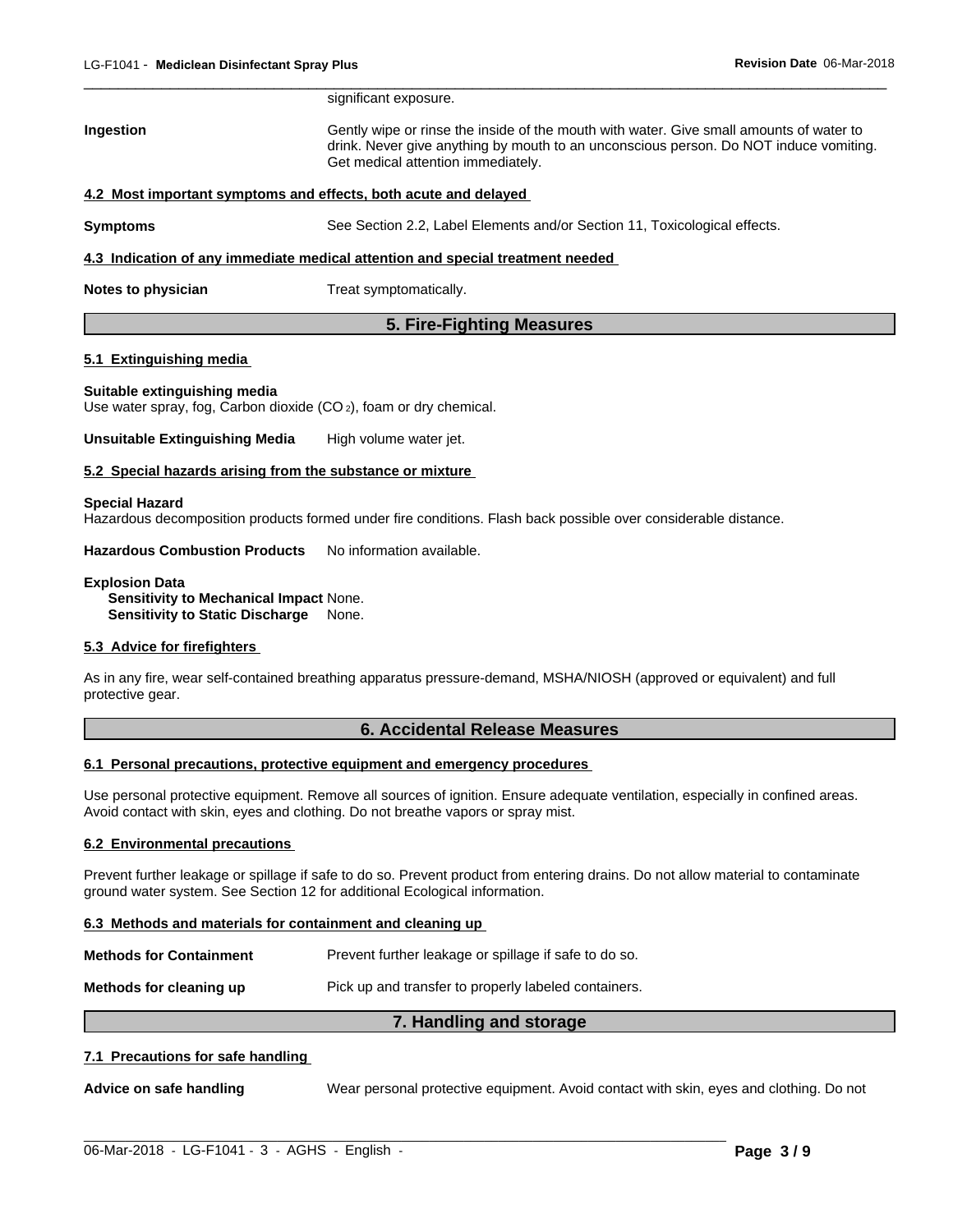|                           | 8. Exposure controls/personal protection<br>8.1 Exposure Guidelines                                                                                                                                                                                                                                                                                                                                                                                                                                                                                                                                                                                                                                                   |
|---------------------------|-----------------------------------------------------------------------------------------------------------------------------------------------------------------------------------------------------------------------------------------------------------------------------------------------------------------------------------------------------------------------------------------------------------------------------------------------------------------------------------------------------------------------------------------------------------------------------------------------------------------------------------------------------------------------------------------------------------------------|
|                           |                                                                                                                                                                                                                                                                                                                                                                                                                                                                                                                                                                                                                                                                                                                       |
| <b>Materials to Avoid</b> | Strong oxidizing agents.                                                                                                                                                                                                                                                                                                                                                                                                                                                                                                                                                                                                                                                                                              |
| <b>Storage Conditions</b> | Keep locked up or in an area accessible only to qualified or authorized persons. Store<br>between 41 and 77 °F (5 - 25° C) in a dry, well ventilated place away from sources of heat,<br>ignition and direct sunlight. Store in original container.                                                                                                                                                                                                                                                                                                                                                                                                                                                                   |
|                           | 7.2 Conditions for safe storage, including any incompatibilities                                                                                                                                                                                                                                                                                                                                                                                                                                                                                                                                                                                                                                                      |
| <b>Hygiene measures</b>   | When using, do not eat, drink or smoke. Wash hands before breaks and at the end of<br>workday. Remove and wash contaminated clothing before re-use.                                                                                                                                                                                                                                                                                                                                                                                                                                                                                                                                                                   |
|                           | breathe vapors or spray mist. Vapors may form explosive mixtures with air. Prevent the<br>creation of flammable or explosive concentrations of vapor in air and avoid vapor<br>concentration higher than the occupational exposure limits. Mixture may charge<br>electrostatically: always use earthing leads when transferring from one container to another.<br>Keep away from sources of ignition - No smoking. Use only in area provided with<br>appropriate exhaust ventilation. Use only explosion-proof equipment. To avoid ignition of<br>vapors by static electricity discharge, all metal parts of the equipment must be grounded.<br>Electrical equipment should be protected to the appropriate standard. |

# **8.1 Exposure Guidelines**

| <b>Chemical Name</b> | <b>ACGIH TLV</b> | <b>OSHA PEL</b>   | <b>British Columbia</b> | Alberta                   | Quebec                                                     | <b>Ontario TWAEV</b> |
|----------------------|------------------|-------------------|-------------------------|---------------------------|------------------------------------------------------------|----------------------|
| Isopropyl alcohol    | STEL: 400 ppm    | TWA: 400 ppm      | TWA: 200 ppm            | TWA: 200 ppm              | TWA: 400 ppm                                               | TWA: 200 ppm         |
| 67-63-0              | TWA: 200 ppm     | TWA: 980 mg/m $3$ | STEL: 400 ppm           | TWA: $492 \text{ mg/m}^3$ | TWA: 985 mg/m $3$                                          | STEL: 400 ppm        |
|                      |                  |                   |                         | STEL: 400 ppm             | STEL: 500 ppm                                              |                      |
|                      |                  |                   |                         |                           | STEL: 984 mg/m <sup>3</sup> STEL: 1230 mg/m <sup>3</sup> l |                      |

# **8.2 Appropriate engineering controls**

**Engineering Measures** Ensure adequate ventilation, especially in confined areas.

# **8.3 Individual protection measures, such as personal protective equipment**

| <b>Eye/Face Protection</b>    | Safety glasses with side-shields.                                        |
|-------------------------------|--------------------------------------------------------------------------|
| Skin and body protection      | Long sleeved clothing. Rubber or plastic apron.                          |
| <b>Respiratory protection</b> | In case of insufficient ventilation wear suitable respiratory equipment. |
| <b>Hygiene measures</b>       | See section 7 for more information                                       |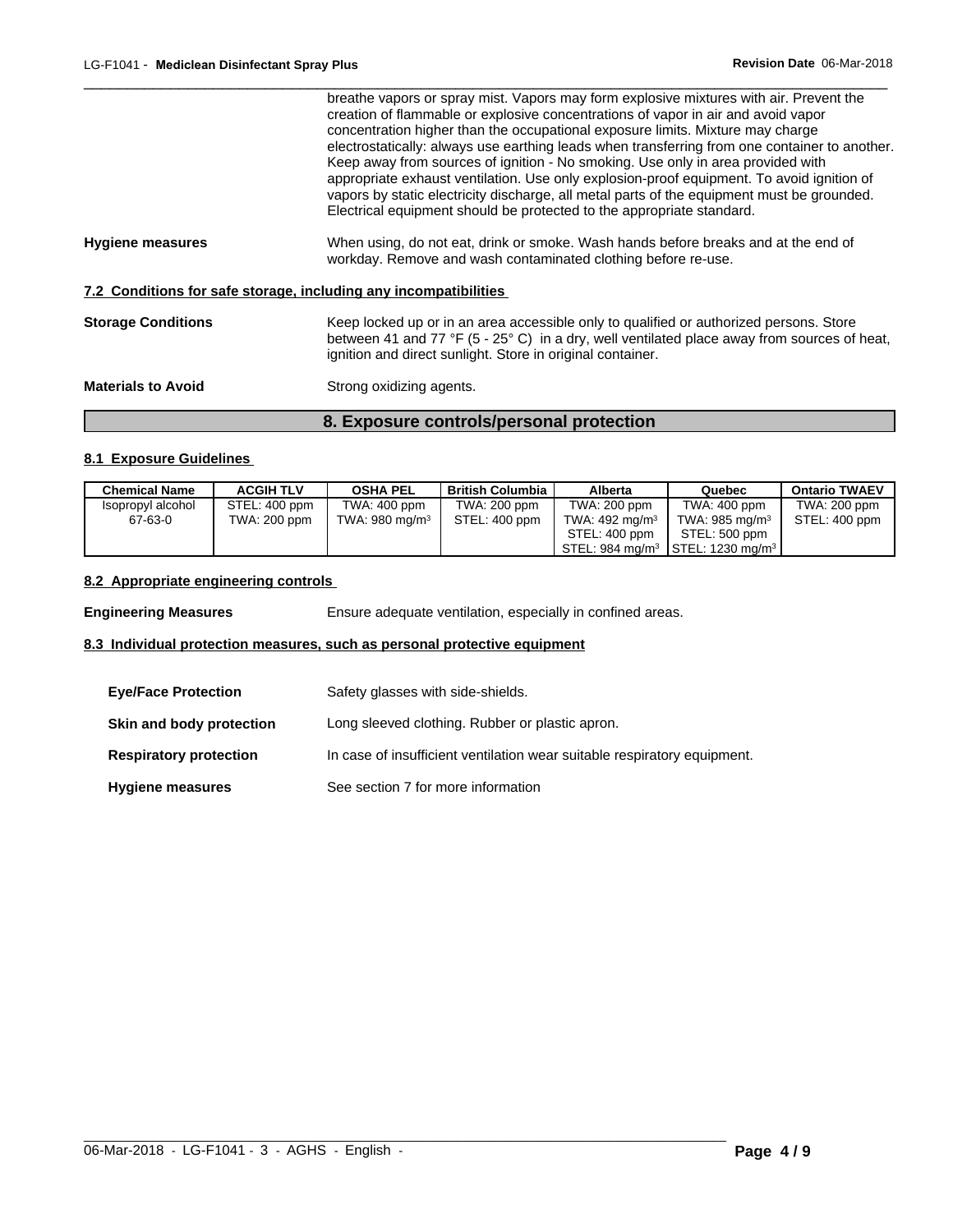# **9.1 Information on basic physical and chemical properties**

|                                                                               |                                     |                                                      | Revision Date 06-Mar-2018 |
|-------------------------------------------------------------------------------|-------------------------------------|------------------------------------------------------|---------------------------|
|                                                                               | 9. Physical and chemical properties |                                                      |                           |
| 9.1 Information on basic physical and chemical properties                     |                                     |                                                      |                           |
| <b>Physical state</b><br>Appearance                                           | Liquid<br>milky                     | <b>Color</b>                                         | transparent               |
|                                                                               |                                     |                                                      |                           |
| Odor                                                                          | Mint-like                           | <b>Odor Threshold</b>                                | No information available  |
| <b>Property</b>                                                               | Values                              | Remarks • Methods                                    |                           |
| рH                                                                            | $6.5 - 7.5$                         |                                                      |                           |
| <b>Melting/freezing point</b>                                                 |                                     | No information available                             |                           |
| <b>Boiling point/boiling range</b><br><b>Flash Point</b>                      | 100 °C / 212 °F<br>39 °C / 102 °F   |                                                      |                           |
| <b>Evaporation rate</b>                                                       |                                     | No information available                             |                           |
| Flammability (solid, gas)                                                     |                                     | No information available                             |                           |
| <b>Flammability Limits in Air</b>                                             |                                     |                                                      |                           |
| upper flammability limit                                                      |                                     | No information available                             |                           |
| lower flammability limit                                                      |                                     | No information available                             |                           |
| Vapor pressure                                                                |                                     | No information available                             |                           |
| Vapor density                                                                 |                                     | No information available                             |                           |
| <b>Specific Gravity</b><br><b>Water solubility</b>                            | 0.97<br>Soluble in water            |                                                      |                           |
| Solubility in other solvents                                                  |                                     | No information available                             |                           |
| <b>Partition coefficient</b>                                                  |                                     | No information available                             |                           |
| <b>Autoignition temperature</b>                                               |                                     | No information available                             |                           |
| <b>Decomposition temperature</b>                                              |                                     | No information available                             |                           |
| <b>Viscosity, kinematic</b>                                                   |                                     | No information available                             |                           |
| <b>Viscosity, dynamic</b>                                                     |                                     | No information available                             |                           |
| <b>Explosive properties</b><br><b>Oxidizing Properties</b>                    |                                     | No information available<br>No information available |                           |
| 9.2 Other information<br>Volatile organic compounds (VOC) 56.7 g/L<br>content |                                     |                                                      |                           |
|                                                                               | 10. Stability and Reactivity        |                                                      |                           |

 $\_$  ,  $\_$  ,  $\_$  ,  $\_$  ,  $\_$  ,  $\_$  ,  $\_$  ,  $\_$  ,  $\_$  ,  $\_$  ,  $\_$  ,  $\_$  ,  $\_$  ,  $\_$  ,  $\_$  ,  $\_$  ,  $\_$  ,  $\_$  ,  $\_$  ,  $\_$  ,  $\_$  ,  $\_$  ,  $\_$  ,  $\_$  ,  $\_$  ,  $\_$  ,  $\_$  ,  $\_$  ,  $\_$  ,  $\_$  ,  $\_$  ,  $\_$  ,  $\_$  ,  $\_$  ,  $\_$  ,  $\_$  ,  $\_$  ,

# **10.1 Reactivity**

No data available

# **10.2 Chemical stability**

Stable under recommended storage conditions Risk of ignition

### **10.3 Possibility of hazardous reactions**

None under normal processing.

## **10.4 Conditions to Avoid**

Direct sources of heat.

## **10.5 Incompatible Materials**

Strong oxidizing agents.

# **10.6 Hazardous Decomposition Products**

Carbon dioxide (CO2), carbon monoxide (CO), oxides of nitrogen (NOx), dense black smoke.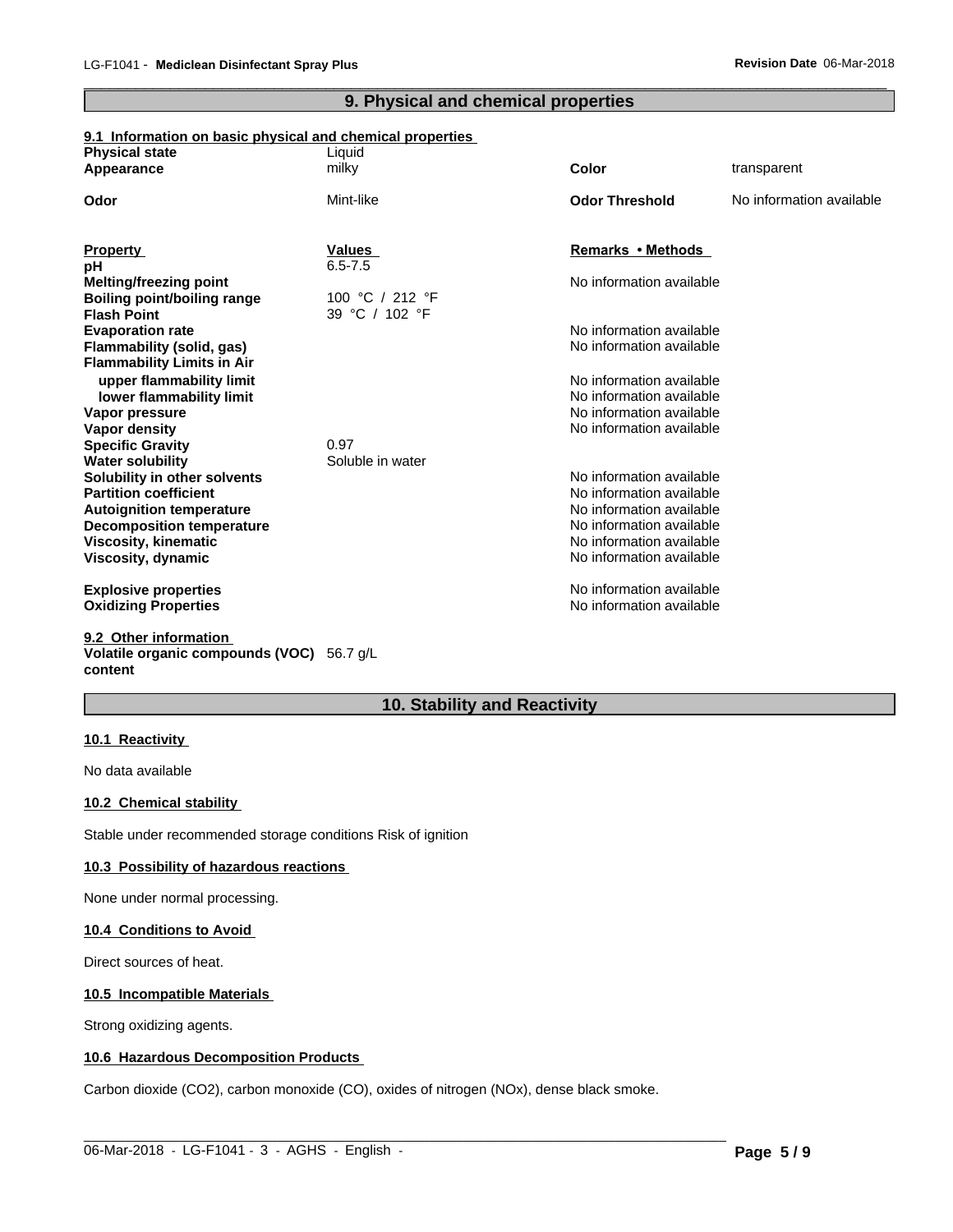# **11. Toxicological information**<br> **11. Toxicological information**

 $\_$  ,  $\_$  ,  $\_$  ,  $\_$  ,  $\_$  ,  $\_$  ,  $\_$  ,  $\_$  ,  $\_$  ,  $\_$  ,  $\_$  ,  $\_$  ,  $\_$  ,  $\_$  ,  $\_$  ,  $\_$  ,  $\_$  ,  $\_$  ,  $\_$  ,  $\_$  ,  $\_$  ,  $\_$  ,  $\_$  ,  $\_$  ,  $\_$  ,  $\_$  ,  $\_$  ,  $\_$  ,  $\_$  ,  $\_$  ,  $\_$  ,  $\_$  ,  $\_$  ,  $\_$  ,  $\_$  ,  $\_$  ,  $\_$  ,

# **11.1 Acute toxicity**

# **Numerical measures of toxicity: Product Information**

## **The following values are calculated based on chapter 3.1 of the GHS document**

| <b>Unknown Acute Toxicity</b> | < 1% of the mixture consists of ingredient(s) of unknown toxicity |
|-------------------------------|-------------------------------------------------------------------|
|-------------------------------|-------------------------------------------------------------------|

**Oral LD50** 49,340.00 mg/kg<br> **Dermal LD50** 49,340.00 mg/kg **Dermal LD50** 49,340.00 mg/kg

# **Numerical measures of toxicity: Component Information**

| <b>Chemical Name</b>         | LD50 Oral         | <b>LD50 Dermal</b>                | <b>LC50 Inhalation</b>                                                  |
|------------------------------|-------------------|-----------------------------------|-------------------------------------------------------------------------|
| Isopropyl alcohol<br>67-63-0 | Rat<br>5840 mg/kg | Rabbit<br>$.3,900$ mg/kg $'$<br>- | 72600 mg/m <sup>3</sup><br>Rat<br>۱4 h<br>$\overline{\phantom{0}}$<br>= |

# **11.2 Information on toxicological effects**

# **Skin corrosion/irritation**

Product Information

• No information available

Component Information

• No information available

# **Serious eye damage/eye irritation**

Product Information • No information available Component Information • No information available

### **Respiratory or skin sensitization**

Product Information

• No information available

Component Information

• No information available

# **Germ cell mutagenicity**

Product Information

• No information available Component Information

• No information available

# **Carcinogenicity**

Product Information

• The table below indicates whether each agency has listed any ingredient as a carcinogen

Component Information

• Contains a known or suspected carcinogen

| <b>Chemical Name</b>                 | ACGIH | <b>IARC</b> | .<br>N<br>. | <b>OCUA</b><br>UJNA |
|--------------------------------------|-------|-------------|-------------|---------------------|
| l alcohol<br><i><b>Isopropyl</b></i> |       | Group 3     |             |                     |
| 67-63-0                              |       |             |             |                     |

 $\_$  ,  $\_$  ,  $\_$  ,  $\_$  ,  $\_$  ,  $\_$  ,  $\_$  ,  $\_$  ,  $\_$  ,  $\_$  ,  $\_$  ,  $\_$  ,  $\_$  ,  $\_$  ,  $\_$  ,  $\_$  ,  $\_$  ,  $\_$  ,  $\_$  ,  $\_$  ,  $\_$  ,  $\_$  ,  $\_$  ,  $\_$  ,  $\_$  ,  $\_$  ,  $\_$  ,  $\_$  ,  $\_$  ,  $\_$  ,  $\_$  ,  $\_$  ,  $\_$  ,  $\_$  ,  $\_$  ,  $\_$  ,  $\_$  ,

## **Reproductive toxicity**

Product Information • No information available Component Information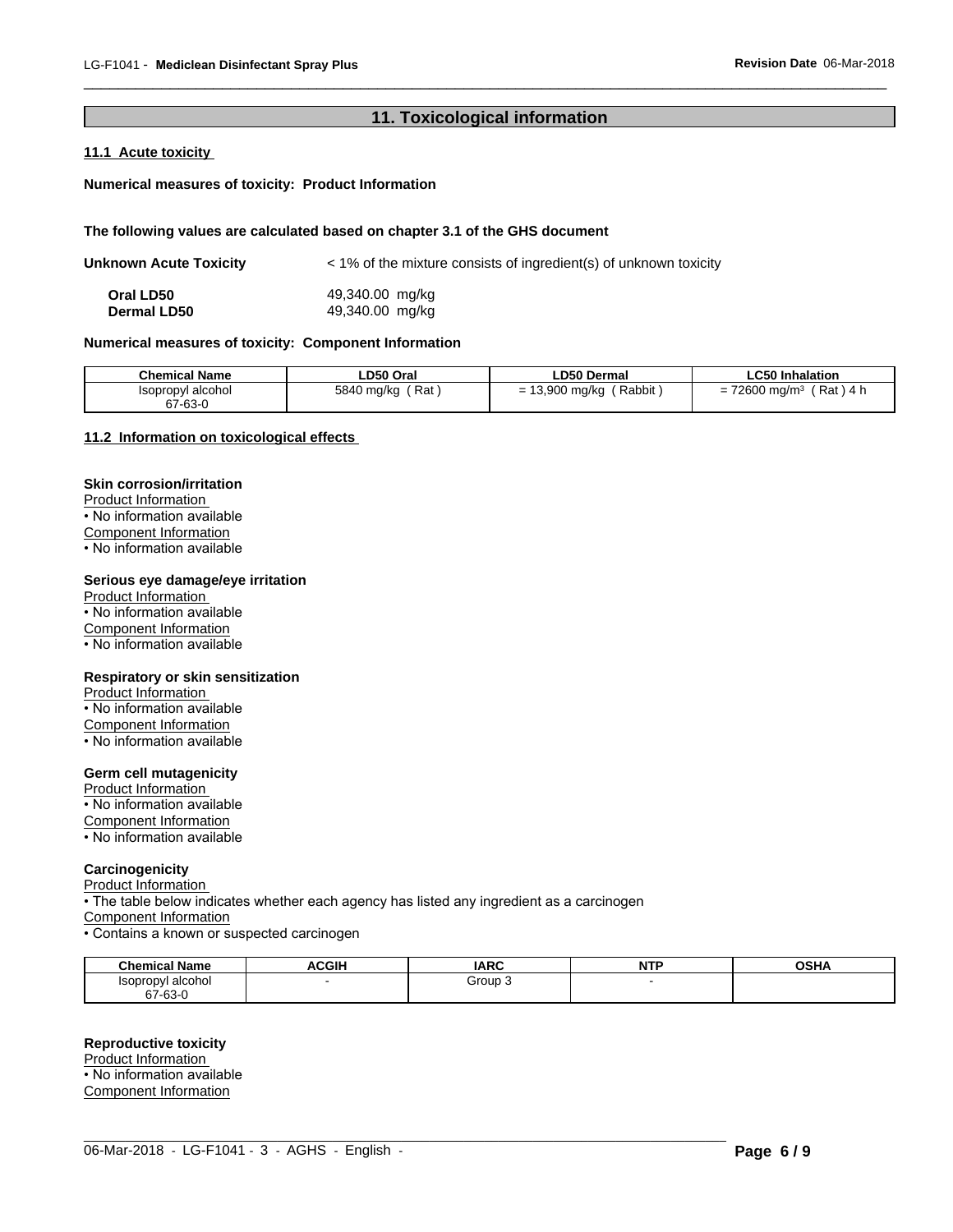$\_$  ,  $\_$  ,  $\_$  ,  $\_$  ,  $\_$  ,  $\_$  ,  $\_$  ,  $\_$  ,  $\_$  ,  $\_$  ,  $\_$  ,  $\_$  ,  $\_$  ,  $\_$  ,  $\_$  ,  $\_$  ,  $\_$  ,  $\_$  ,  $\_$  ,  $\_$  ,  $\_$  ,  $\_$  ,  $\_$  ,  $\_$  ,  $\_$  ,  $\_$  ,  $\_$  ,  $\_$  ,  $\_$  ,  $\_$  ,  $\_$  ,  $\_$  ,  $\_$  ,  $\_$  ,  $\_$  ,  $\_$  ,  $\_$  , • No information available

### **STOT - single exposure** No information available

**STOT - repeated exposure** No information available

# **Other adverse effects**

Product Information • No information available Component Information • No information available

# **Aspiration hazard**

Product Information • No information available Component Information • No information available

# **12. Ecological information**

# **12.1 Toxicity**

**Ecotoxicity No information available** 

1.46663 % of the mixture consists of components(s) of unknown hazards to the aquatic environment

## **Ecotoxicity effects**

| <b>Chemical Name</b> | <b>Toxicity to algae</b>     | <b>Toxicity to fish</b>                                              | Toxicity to daphnia and other                                   |
|----------------------|------------------------------|----------------------------------------------------------------------|-----------------------------------------------------------------|
|                      |                              |                                                                      | aquatic invertebrates                                           |
| Isopropyl alcohol    | EC50: 96 h Desmodesmus       |                                                                      | LC50: 96 h Pimephales promelas   EC50: 48 h Daphnia magna 13299 |
| 67-63-0              |                              | subspicatus 1000 mg/L EC50: 72 h   9640 mg/L flow-through LC50: 96 h | mg/L                                                            |
|                      | Desmodesmus subspicatus 1000 | Pimephales promelas 11130 mg/L                                       |                                                                 |
|                      | mq/L                         | static LC50: 96 h Lepomis                                            |                                                                 |
|                      |                              | macrochirus 1400000 µg/L                                             |                                                                 |

# **12.2 Persistence and degradability**

No information available.

# **12.3 Bioaccumulative potential**

| 12.3 Bioaccumulative potential                 |                                    |
|------------------------------------------------|------------------------------------|
| Discharge into the environment must be avoided |                                    |
| <b>Chemical Name</b>                           | log Pow                            |
| Isopropyl alcohol<br>67-63-0                   | 0.05                               |
| 12.4 Mobility in soil                          |                                    |
| No information available.                      |                                    |
| 12.5 Other adverse effects                     |                                    |
| Discharge into the environment must be avoided |                                    |
|                                                | <b>13. Disposal Considerations</b> |
| 13.1 Waste treatment methods                   |                                    |
| Disnosal of wastes: (All containers)           |                                    |

# **12.4 Mobility in soil**

# **12.5 Other adverse effects**

# **13.1 Waste treatment methods**

Disposal of wastes: (All containers) Pesticide Disposal: Wastes resulting from the use of the product may be disposed of on site or at an approved waste disposal

 $\_$  ,  $\_$  ,  $\_$  ,  $\_$  ,  $\_$  ,  $\_$  ,  $\_$  ,  $\_$  ,  $\_$  ,  $\_$  ,  $\_$  ,  $\_$  ,  $\_$  ,  $\_$  ,  $\_$  ,  $\_$  ,  $\_$  ,  $\_$  ,  $\_$  ,  $\_$  ,  $\_$  ,  $\_$  ,  $\_$  ,  $\_$  ,  $\_$  ,  $\_$  ,  $\_$  ,  $\_$  ,  $\_$  ,  $\_$  ,  $\_$  ,  $\_$  ,  $\_$  ,  $\_$  ,  $\_$  ,  $\_$  ,  $\_$  ,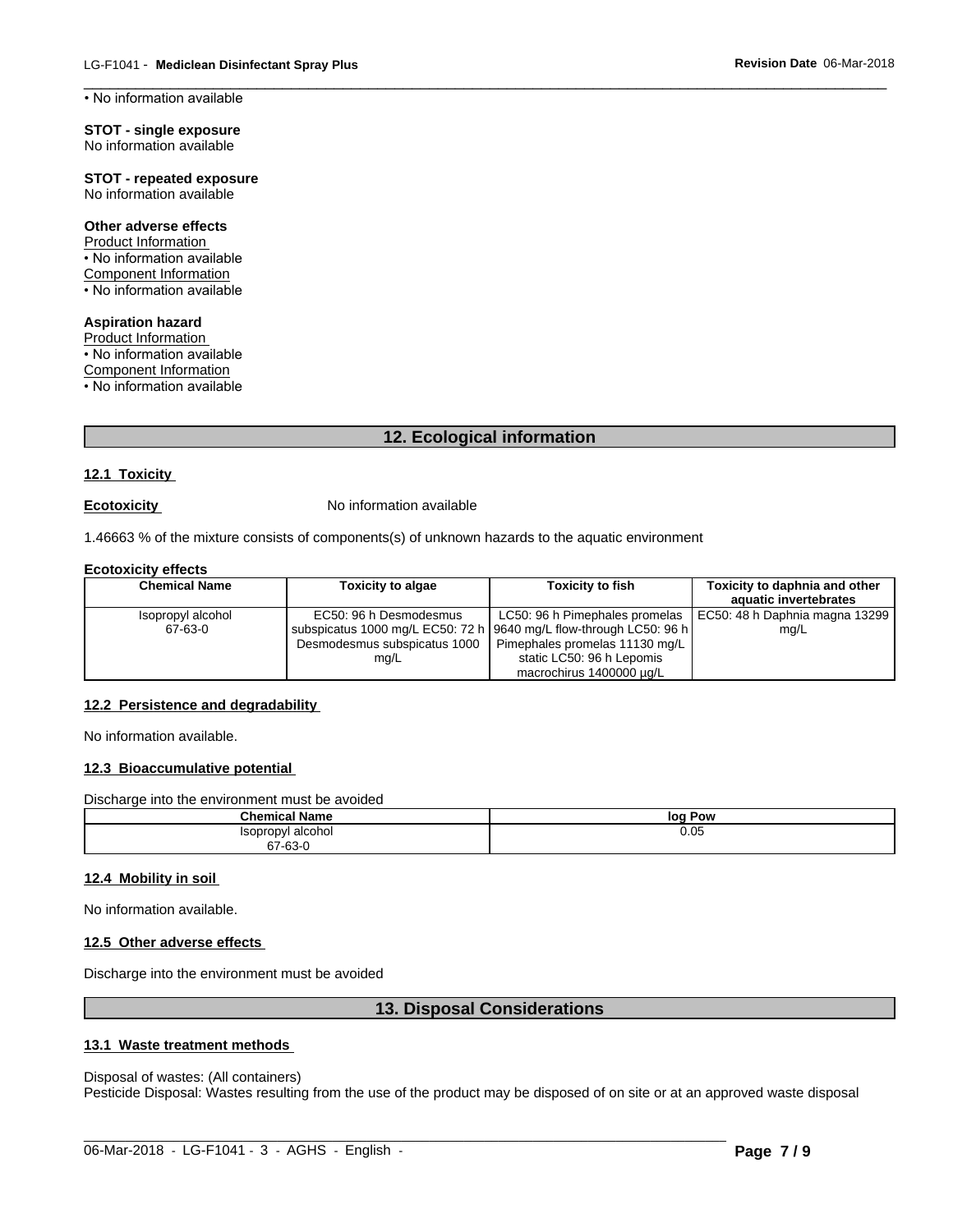### facility.

Container Disposal: Nonrefillable container. Do not reuse or refull this container. Triple rinse (or equivalent). Then offer for recycling, if available or puncture and dispose of in sanitary landfill, or incineration, or, if allowed by state and local authorities, by burning. If burned stay out of smoke. **14. Transport Information**<br>
14. Transport Information, or, if allowed by state and local<br>
14. Transport Information<br>
14. Transport Information<br>
14. Transport Information

 $\_$  ,  $\_$  ,  $\_$  ,  $\_$  ,  $\_$  ,  $\_$  ,  $\_$  ,  $\_$  ,  $\_$  ,  $\_$  ,  $\_$  ,  $\_$  ,  $\_$  ,  $\_$  ,  $\_$  ,  $\_$  ,  $\_$  ,  $\_$  ,  $\_$  ,  $\_$  ,  $\_$  ,  $\_$  ,  $\_$  ,  $\_$  ,  $\_$  ,  $\_$  ,  $\_$  ,  $\_$  ,  $\_$  ,  $\_$  ,  $\_$  ,  $\_$  ,  $\_$  ,  $\_$  ,  $\_$  ,  $\_$  ,  $\_$  ,

| <b>DOT</b>                                                                                                     | Not regulated (If shipped in NON BULK packaging by ground transport)                                              |
|----------------------------------------------------------------------------------------------------------------|-------------------------------------------------------------------------------------------------------------------|
| <b>MEX</b>                                                                                                     |                                                                                                                   |
| <b>IMDG</b><br>Proper shipping name<br><b>Hazard class</b><br><b>UN</b><br><b>Packing Group</b><br><b>IATA</b> | Limited quantity<br>FLAMMABLE LIQUID, N.O.S. (ISOPROPANOL)<br>3<br>1993<br>Ш<br>Air transport is not recommended. |
|                                                                                                                | 15. Regulatory information                                                                                        |
| 15.1 International Inventories                                                                                 |                                                                                                                   |
| <b>TSCA</b><br>DSL                                                                                             | Complies<br>Complies                                                                                              |

| TSCA                 | Complies |  |
|----------------------|----------|--|
| DSL                  | Complies |  |
| <b>EINECS/ELINCS</b> | Complies |  |
| <b>ENCS</b>          | Complies |  |
| <b>IECSC</b>         | Complies |  |
| KECL                 | Complies |  |
| <b>PICCS</b>         | Complies |  |
| <b>AICS</b>          | Complies |  |
| <b>NZIoC</b>         | Complies |  |
|                      |          |  |

 **TSCA** - United States Toxic Substances Control Act Section 8(b) Inventory

 **DSL** - Canadian Domestic Substances List

 **EINECS/ELINCS** - European Inventory of Existing Chemical Substances/European List of Notified Chemical Substances

 **PICCS** - Philippines Inventory of Chemicals and Chemical Substances

 **ENCS** - Japan Existing and New Chemical Substances

 **IECSC** - China Inventory of Existing Chemical Substances

 **KECL** - Korean Existing and Evaluated Chemical Substances

 **PICCS** - Philippines Inventory of Chemicals and Chemical Substances

 **AICS** - Australian Inventory of Chemical Substances

 **NZIoC** - New Zealand Inventory of Chemicals

# **15.2 U.S. Federal Regulations**

## **SARA 313**

Section 313 of Title III of the Superfund Amendments and Reauthorization Act of 1986 (SARA). This product contains a chemical or chemicals which are subject to the reporting requirements of the Act and Title 40 of the Code of Federal Regulations, Part 372:

| <b>Chemical Name</b> | <b>SARA</b><br>. 313<br>Threshold Values<br>"∕o | Weight-%       |
|----------------------|-------------------------------------------------|----------------|
| Isopropyl alcohol    | 1.U                                             | $\sim$<br>- 16 |
| 67-63-0              |                                                 |                |

 $\_$  ,  $\_$  ,  $\_$  ,  $\_$  ,  $\_$  ,  $\_$  ,  $\_$  ,  $\_$  ,  $\_$  ,  $\_$  ,  $\_$  ,  $\_$  ,  $\_$  ,  $\_$  ,  $\_$  ,  $\_$  ,  $\_$  ,  $\_$  ,  $\_$  ,  $\_$  ,  $\_$  ,  $\_$  ,  $\_$  ,  $\_$  ,  $\_$  ,  $\_$  ,  $\_$  ,  $\_$  ,  $\_$  ,  $\_$  ,  $\_$  ,  $\_$  ,  $\_$  ,  $\_$  ,  $\_$  ,  $\_$  ,  $\_$  ,

## **15.3 Pesticide Information**

Not applicable **U.S. EPA Pesticide Information EPA Pesticide Registration Number** 70385-5 **EPA Statement**